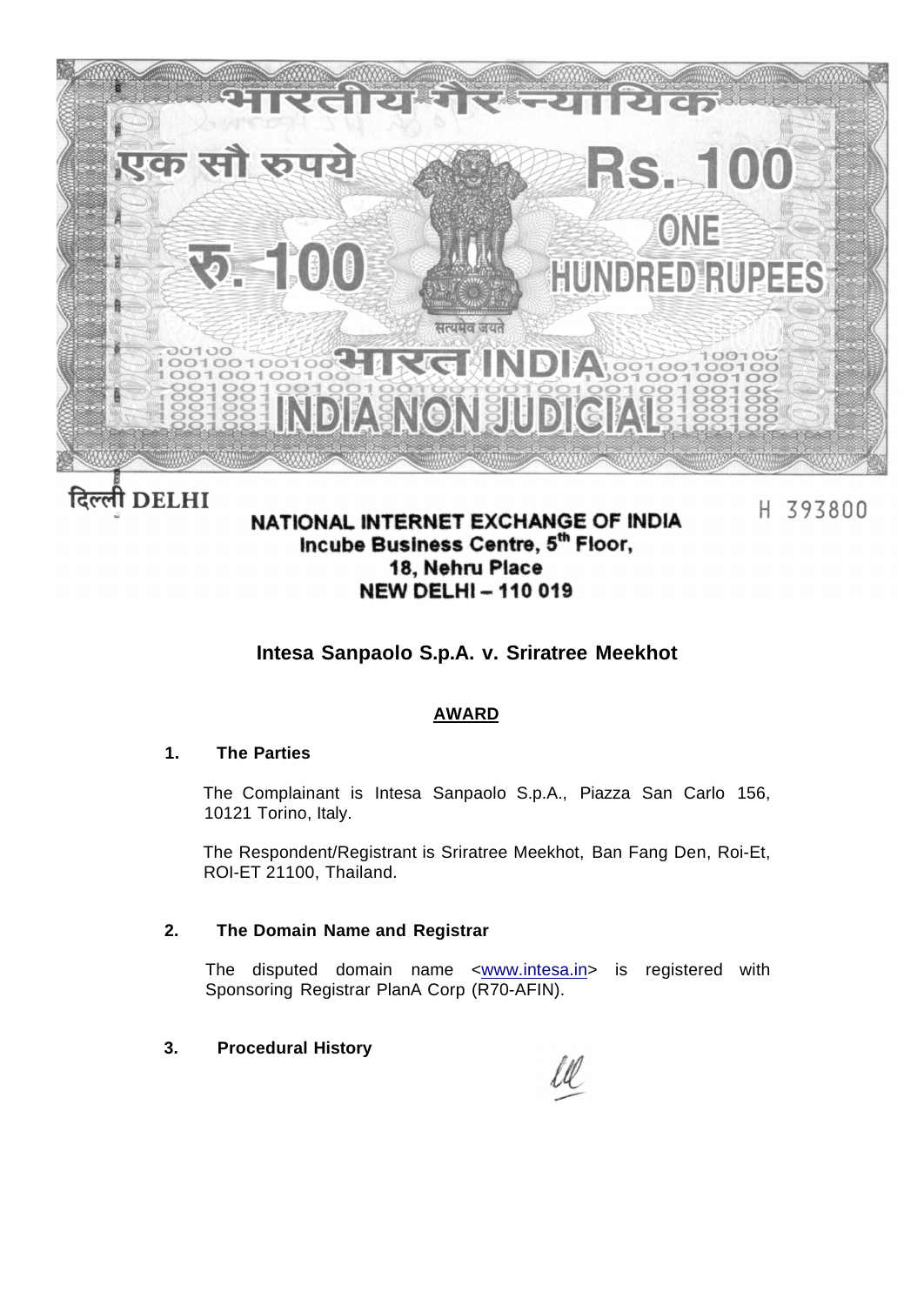(a) The Complaint was filed with the National Internet Exchange of India on July 01, 2009. The Complainant has made the registrar verification in connection with the domain name at issue The print out of e-mail reply so received is attached with the Complaint as Exhibit A. It is confirmed by the said e-mail that the Respondent is listed as the registrant and the contact details for the administrative, billing, and technical contact for the disputed domain name are that of the Respondent. The Exchange verified that the Complaint satisfied the formal requirements of the .IN Domain Name Dispute Resolution Policy (INDRP) (the "Policy") and the Rules framed thereunder.

(b) In accordance with the Rules, on July 11, 2009 the Sole Arbitrator formally notified the Respondent of the Complaint. The Respondent was required to submit his defence within 15 days from the date of receipt of the letter, that is, by August 3, 2009 (taking 6 days in the transit of the communication). The Respondent was informed that if his response was not received by that date, he would be considered in default and the matter will proceed ex-parte. The Respondent did not submit any response. Accordingly, the Respondent's default was notified.

(c) The National Internet Exchange of India appointed Dr. Vinod K. Agarwal, Advocate and Solicitor, Former Law Secretary to the Government of India, 812 Surya Kiran Building, Kasturba Gandhi Marg, New Delhi - 110 001 as the Sole Arbitrator to decide the domain name dispute. The Arbitrator finds that he was properly appointed. The Arbitrator has submitted the Statement of Acceptance and Declaration of Impartiality and Independence, as required by the Exchange.

#### **4. Factual Background**

From the Complaint and the various annexure to it, the Arbitrator has found the following facts:

#### **Complainant's activities**

The Complainant has been formed by the merger of two Italian Banking groups, namely, Banca Intesa S.p.A. and Sanpaolo IMI S.p.A. effective from January 1, 2007. Initially Banca Intesa and Sanpaolo IMI were formed in 1998The Complainant is stated to have approximately 6,354 branches through out the country and renders services to more than 11 million customers. It is stated that Intesa Sanpaolo S.p.A. is among the top banking groups in the euro zone, with a market capitalization of 31.7 billion euro. It appears that in June 2009 some more mergers by incorporation have taken place. The Complainant also has its selected presence in Central-Eastern Europe and Mediterranean basin. The international network of the Complainant specialized in supporting corporate customers is present in 34 countries including United States, Russia, China and India.

lQ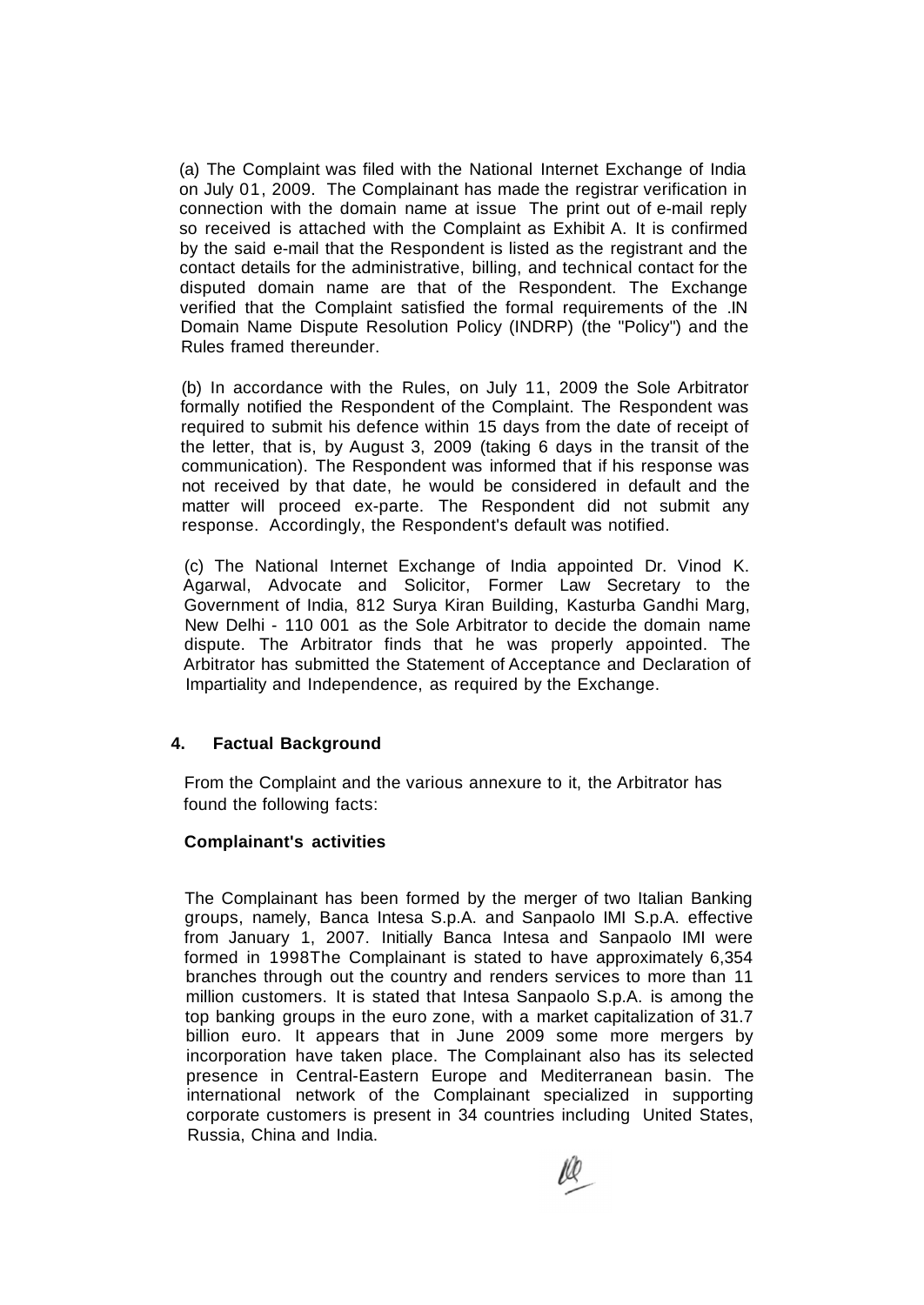#### **Respndent's Identity and Activities**

The Registrant did not reply to the Complainant's contentions. Hence, the Registrant's activities are not known.

#### **5. Parties Contentions**

#### **A. Complainant**

The Complainant contends that each of the elements specified in Article 4 of the Policy are applicable to this dispute.

In relation to element (i) that is, the Respondent's domain name is identical or confusingly similar to a name, trademark or service mark in which the Complainant has rights, the Complainant contends that it is known amongst its customers as INTESA. The INTESA trademark is registered in more than 25 countries, including Argentina, Canada, European Union, Hong Kong, India, Italy, South Korea, Mexico, Panama, Peru, Taiwan, United Arab Emirates, United States of America, etc.

The Complainant trademark is INTESA. The disputed domain name registered is [<www.intesa.in>.](http://www.intesa.in) The Respondent registered the said domain name on 9<sup>th</sup> June 2008. the said domain name is likely to be confusing with Complainant's distinctive mark. .

In relation to element (ii), that is, the Respondent has no rights and legitimate interests in respect of the domain name, the Complainant contends that the Respondent (as an individual, business, or other organization) has not been commonly known by the mark INTESA. Further, the Respondent is not making a legitimate or fair use of the said domain name for offering goods and services. The Respondent registered the domain name for the sole purpose of creating confusion and misleading the general public and the customers of the Complainant.

Regarding the element at (iii), that is, The Registrant's domain name has been registered or is being used in bad faith, the Complainant contends that the main object of registering the domain name [<www.intesa.in>](http://www.intesa.in) by the Registrant is to earn profit and to mislead the general public and the customers of the Complainant. The Complainant has stated that the use of a domain name that appropriates a well known trademark to promote competing or infringing products cannot be considered a "bona fide offering of goods and services".

#### **B. Registrant**

The Registrant did not reply to the Complainant. Hence, the Respondent's contentions are not known.

Lll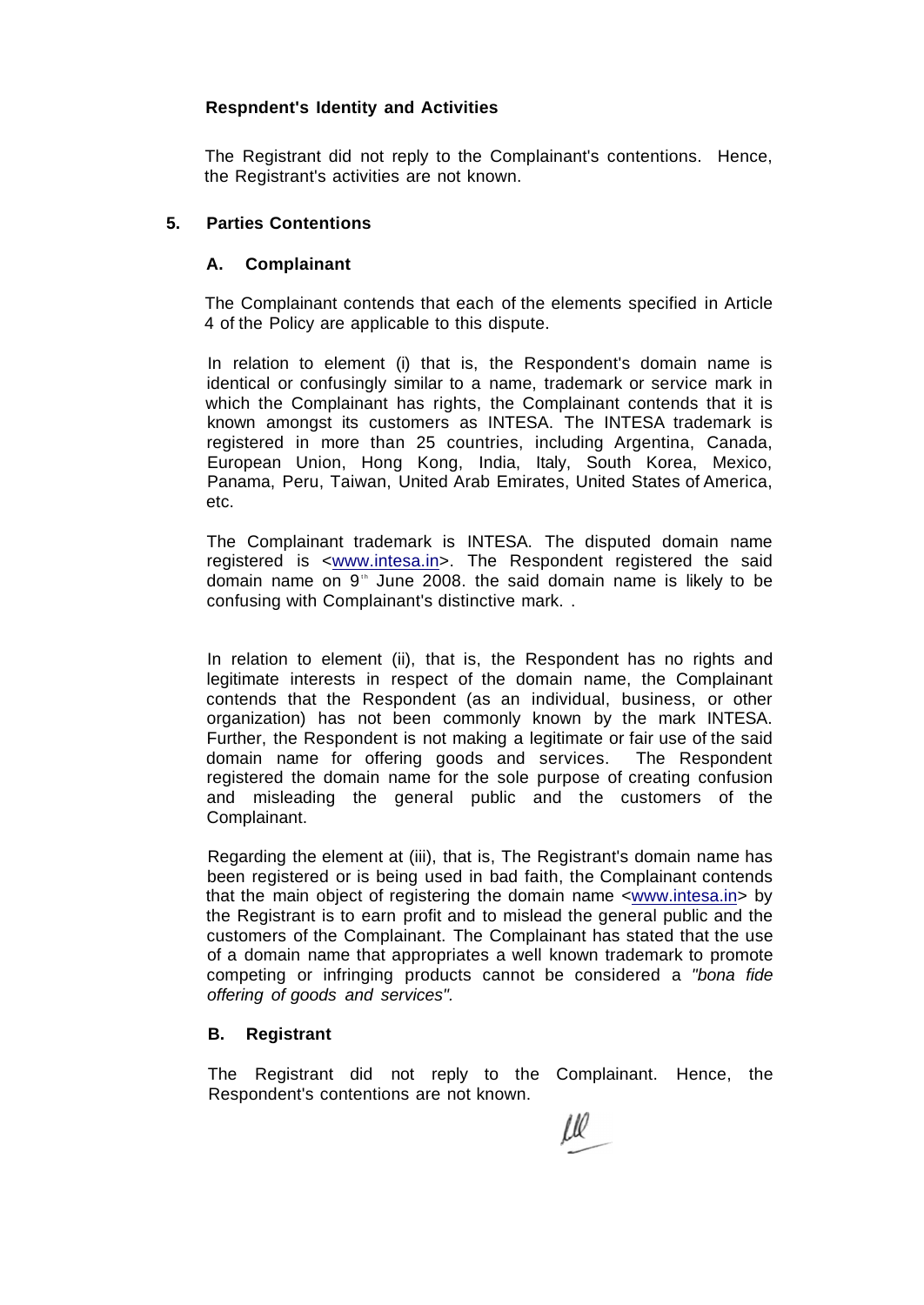#### **6. Discussion and Findings**

The Rules instructs this Arbitrator as to the principles to be used in rendering its decision. It says that, "an arbitrator shall decide a Complaint on the basis of the statements and documents submitted to it and in accordance with the Arbitration and Conciliation Act 1996, Dispute Resolution Policy, the Rules of Procedure and any bye-laws, rules and guidelines framed thereunder and any law that the Arbitrator deems to be applicable".

According to the .In Domain Name Dispute Resolution Policy, the Complainant must prove that:

- (i) The Registrant's domain name is identical or confusingly similar to a name, trademark or service mark in which the Complainant has rights;
- (ii) The Respondent has no rights or legitimate interests in respect of the domain name; and
- (iii) The Registrant's domain name has been registered or is being used in bad faith;

#### **A. Identical or Confusingly Similar**

INTESA is the registered trademark of the Complainant. It is registered in many countries. The Complainant is a very old and established banking institution in many countries. The Complainant's trademark INTESA is distinctive and very well known in many countries of the world. The disputed domain name <[www.intesa.in>](http://www.intesa.in) is very much similar to the trade mark of the Complainant.

The trademark of the Complainant "INTESA" is also registered in India vide registration No. 1194213 on 23<sup>®</sup> April 2003 for services of class 36. The said registration is valid and subsisting till today.

In the case of Montari Overseas v. Montari Industries Limited (1996 PTC 142) it has been held that "when a defendant does business under a name which is sufficiently close to the name under which the plaintiff is trading and that name has acquired a reputation and the public at large is likely to be misled that the defendant's business is the business of the plaintiff or the branch or department of the plaintiff, the defendant is liable for an action in passing off."

The Complainant has business interests in many countries and it uses the trade name INTESA in these countries. As such, consumers looking for INTESA may instead reach the Respondent's website. Therefore, I hold that the domain name <[www.intesa.in>](http://www.intesa.in) is confusingly similar to the Complainant's trademark.

 $\ell\ell$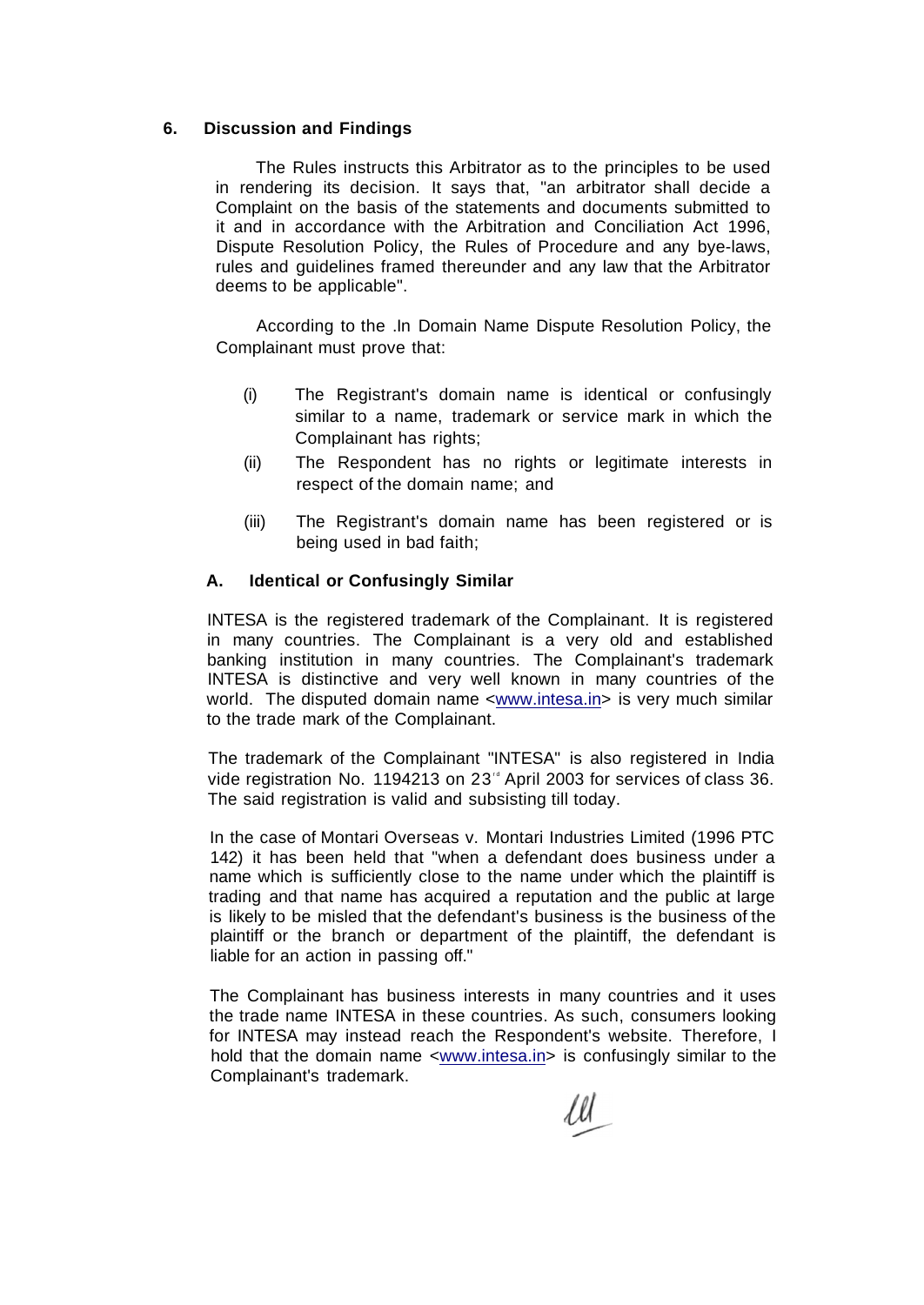### **B. Rights or Legitimate Interests**

According to the Policy, the Respondent may demonstrate its rights to or legitimate interest in the domain name by proving any of the following circumstances:

- (i) before any notice to the Registrant of the dispute, the Registrant's use of, or demonstrable preparations to use, the domain name or a name corresponding to the domain name in connection with a *bona fide* offering of goods or services;
- (ii) the Registrant (as an individual, business or other organization) has been commonly known by the domain name, even if the Registrant has acquired no trademark or service mark rights; or
- (iii) The Registrant is making a legitimate non-commercial or fair use of the domain name, without intent for commercial gain to misleadingly divert consumers or to tarnish the trademark or service mark at issue.

The Respondent has not filed any response in this case. There is no evidence to suggest that the Respondent has become known by the disputed name 'intesa' anywhere in the world. Intesa is the name and mark of the Complainant. The Registrant Respondent is known as "Sriratree Meekhot". Therefore, it is evident that the Respondent can have no legitimate interest in the domain name.

Further, the Complainant has not licensed or otherwise permitted the Registrant to use the Complainant's name or trademark or to apply for or use the domain name incorporating said name. Based on the default and the evidence adduced by the Complainant, it is concluded that the above circumstances do not exist in this case and that the Respondent has no rights or legitimate interests in the disputed domain name. I, therefore, find that the Respondent has no rights or legitimate interests in the domain names.

#### **C. Registered and Used in Bad Faith**

Any of the following circumstances, in particular but without limitation, shall be considered evidence of the registration or use of the domain name in bad faith:

(i) Circumstances indicating that the Respondent has registered or acquired the domain name primarily for the purpose of selling, renting, or otherwise transferring the domain name registration to the Complainant, who bears the name or is the

'U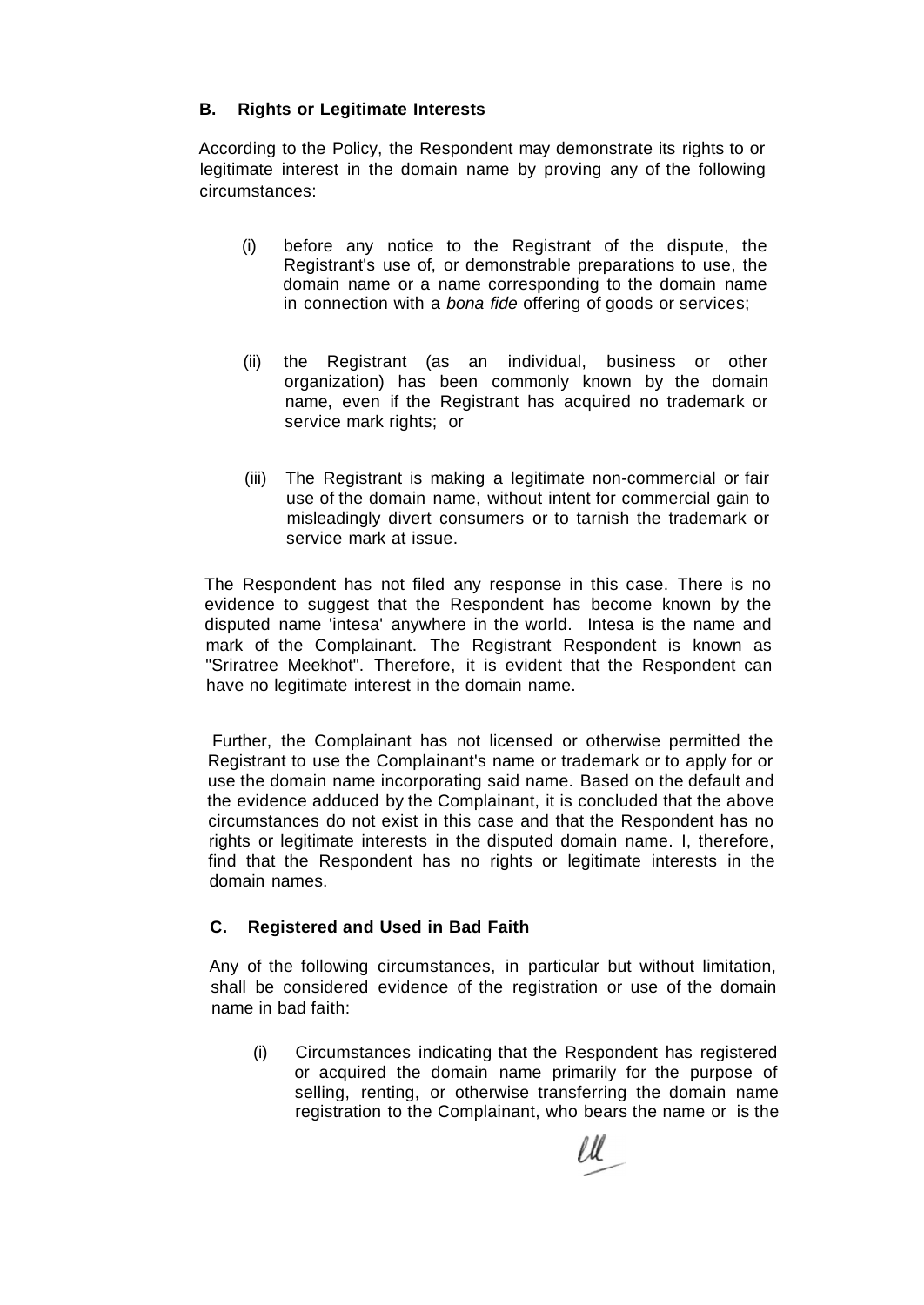owner of the trademark or service mark or to a competitor of that Complainant, for valuable consideration in excess of documented out of pocket costs directly related to the domain name; or

- (ii) The Respondent has registered the domain name in order to prevent the owner of the trademark or service mark from reflecting the mark in a corresponding domain name, provided that the Respondent has engaged in a pattern of such conduct; or
- (iv) By using the domain name, the Respondent has intentionally attempted to attract internet users to the Respondent's website or other on-line location, by creating a likelihood of confusion with the Complainant's name or mark as to the source, sponsorship, affiliation, or endorsement of the Respondent's website or location or of a product or service on its website or location.

The contention of the Complainant is that the present case is covered by the above circumstances. There are circumstances indicating that the Respondent has intentionally attempted to attract, Internet users to its web sites, by creating a likelihood of confusion with the Complainant's mark as to the source, sponsorship, affiliation or endorsement of its web sites. Further, the domain name apparently has been registered for misuse and causing loss to the Complainant.

The Complainant has stated that within few months of obtaining the disputed domain name, the Respondent has offered to sell the said domain name to the Complainant at a substantial price. However, the Complainant refused to accept the offer of the Respondent.

The use of a domain name that appropriates a well known trademark to promote competing or infringing products cannot be considered a "bona fide offering of goods and services". In the case of Telstra Corporation Limited v. Nuclear Marshmellows, WIPO Case No. D2000-0003 it has been held that passive holding and non-use of a domain name is evidence of bad faith. A similar finding has been given in a large number of other cases including the case of Bayer Aktiengesellschaft v. Henrik Monssen, WIPO Case No. D2003-9275.

The foregoing circumstances lead to the presumption that the domain name in dispute was registered and used by the Registrant in bad faith. As the Registrant has failed to rebut this presumption, I conclude that the domain name was registered and used in bad faith.

#### **7. Decision**

In light of the foregoing findings, namely, that the domain name is